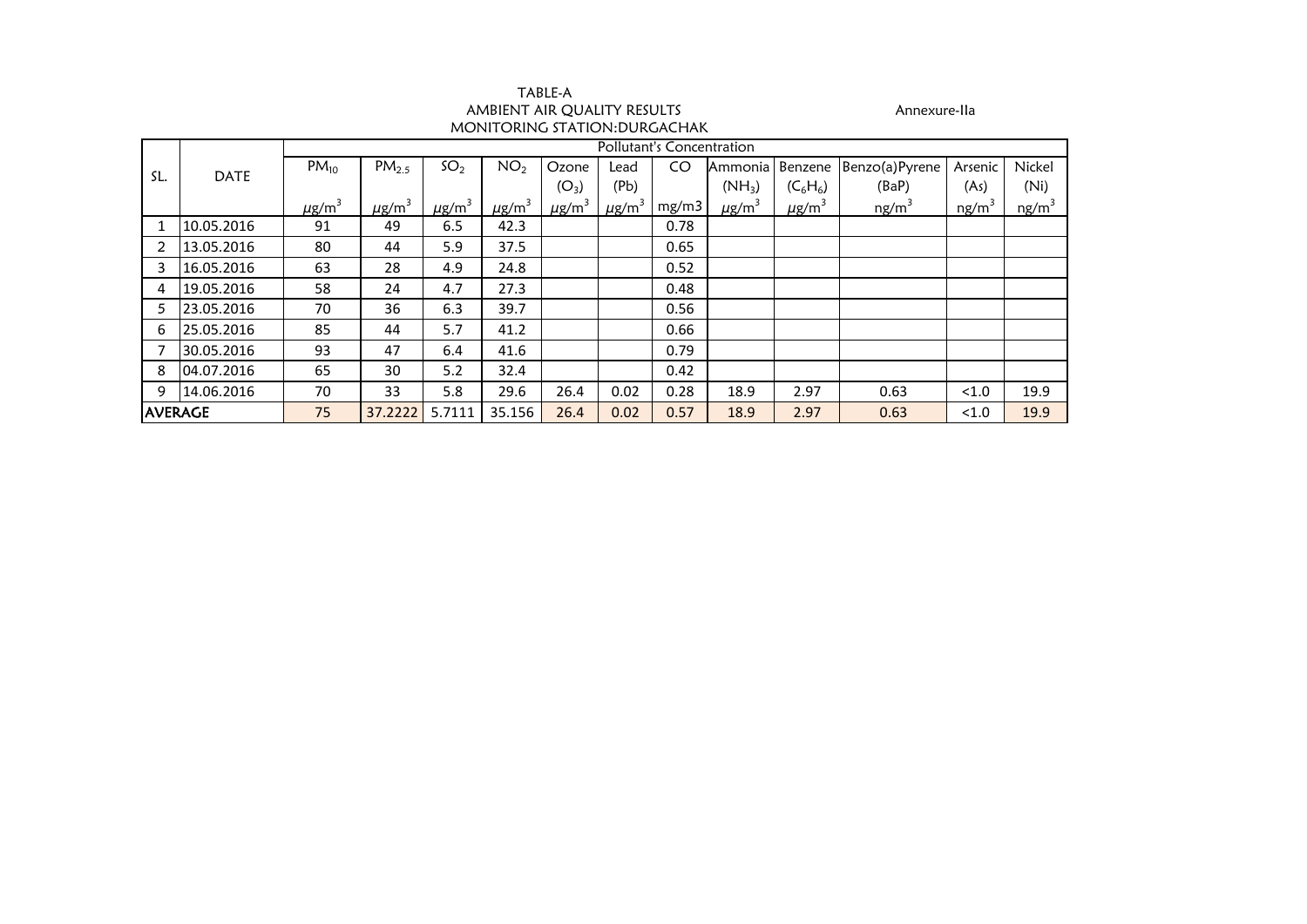| TABLE-B                               |
|---------------------------------------|
| AMBIENT AIR OUALITY RESULTS           |
| <b>MONITORING STATION: BASUDEVPUR</b> |

|                | Pollutant's Concentration |                        |                        |                        |                        |                        |                        |       |                        |                        |                |                   |                   |
|----------------|---------------------------|------------------------|------------------------|------------------------|------------------------|------------------------|------------------------|-------|------------------------|------------------------|----------------|-------------------|-------------------|
|                |                           | $PM_{10}$              | PM <sub>2.5</sub>      | SO <sub>2</sub>        | NO <sub>2</sub>        | Ozone                  | Lead                   | CO    | Ammonia                | Benzene                | Benzo(a)Pyrene | Arsenic           | Nickel            |
| SL.            | DATE                      |                        |                        |                        |                        | $(O_3)$                | (Pb)                   |       | $(NH_3)$               | $(C_6H_6)$             | (BaP)          | (As)              | (Ni)              |
|                |                           | $\mu$ g/m <sup>3</sup> | $\mu$ g/m <sup>3</sup> | $\mu$ g/m <sup>3</sup> | $\mu$ g/m <sup>3</sup> | $\mu$ g/m <sup>3</sup> | $\mu$ g/m <sup>3</sup> | mg/m3 | $\mu$ g/m <sup>3</sup> | $\mu$ g/m <sup>3</sup> | $ng/m^3$       | ng/m <sup>3</sup> | ng/m <sup>3</sup> |
|                | 10.05.2016                | 45                     | 24                     | 4.4                    | 23.8                   |                        |                        | 0.29  |                        |                        |                |                   |                   |
| 2              | 13.05.2016                | 52                     | 28                     | 4.9                    | 25.8                   |                        |                        | 0.38  |                        |                        |                |                   |                   |
| 3              | 16.05.2016                | 46                     | 24                     | 4.3                    | 22.5                   |                        |                        | 0.34  |                        |                        |                |                   |                   |
| 4              | 19.05.2016                | 38                     | 20                     | 4.2                    | 19.8                   |                        |                        | 0.28  |                        |                        |                |                   |                   |
| 5              | 23.05.2016                | 53                     | 28                     | 5.2                    | 23.6                   |                        |                        | 0.39  |                        |                        |                |                   |                   |
| 6              | 25.05.2016                | 47                     | 25                     | 4.6                    | 25.5                   |                        |                        | 0.51  |                        |                        |                |                   |                   |
|                | 30.05.2016                | 53                     | 28                     | 5.2                    | 28.7                   |                        |                        | 0.42  |                        |                        |                |                   |                   |
| 8              | 02.06.2016                | 51                     | 27                     | 5.3                    | 27.5                   |                        |                        | 0.48  |                        |                        |                |                   |                   |
| 9              | 06.06.2016                | 65                     | 33                     | 6.5                    | 30.2                   |                        |                        | 0.36  |                        |                        |                |                   |                   |
| 10             | 10.06.2016                | 55                     | 26                     | 7.2                    | 25.5                   |                        |                        | 0.35  |                        |                        |                |                   |                   |
| 11             | 18.06.2016                | 57                     | 30                     | 5.5                    | 28.5                   |                        |                        | 0.28  |                        |                        |                |                   |                   |
| 12             | 20.06.2016                | 62                     | 34                     | 6.2                    | 31.2                   |                        |                        | 0.31  |                        |                        |                |                   |                   |
| 13             | 24.06.2016                | 71                     | 36                     | 5.3                    | 26.8                   |                        |                        | 0.34  |                        |                        |                |                   |                   |
| 14             | 27.06.2016                | 69                     | 33                     | 4.9                    | 23.4                   |                        |                        | 0.35  |                        |                        |                |                   |                   |
| 15             | 30.06.2016                | 52                     | 24                     | 4.2                    | 19.8                   |                        |                        | 0.28  |                        |                        |                |                   |                   |
| 16             | 04.07.2016                | 38                     | 17                     | 4.7                    | 22.5                   |                        |                        | 0.31  |                        |                        |                |                   |                   |
| 17             | 14.06.2016                | 72                     | 38                     | 5.2                    | 20.6                   | 22.3                   | < 0.02                 | 0.29  | 11.4                   | < 2.08                 | < 0.4          | < 1.0             | 10.7              |
| <b>AVERAGE</b> |                           | 54.47                  | 27.94                  | 5.16                   | 25.04                  | 22.3                   | < 0.02                 | 0.35  | 11.4                   | 2.08                   | < 0.4          | < 1.0             | 10.7              |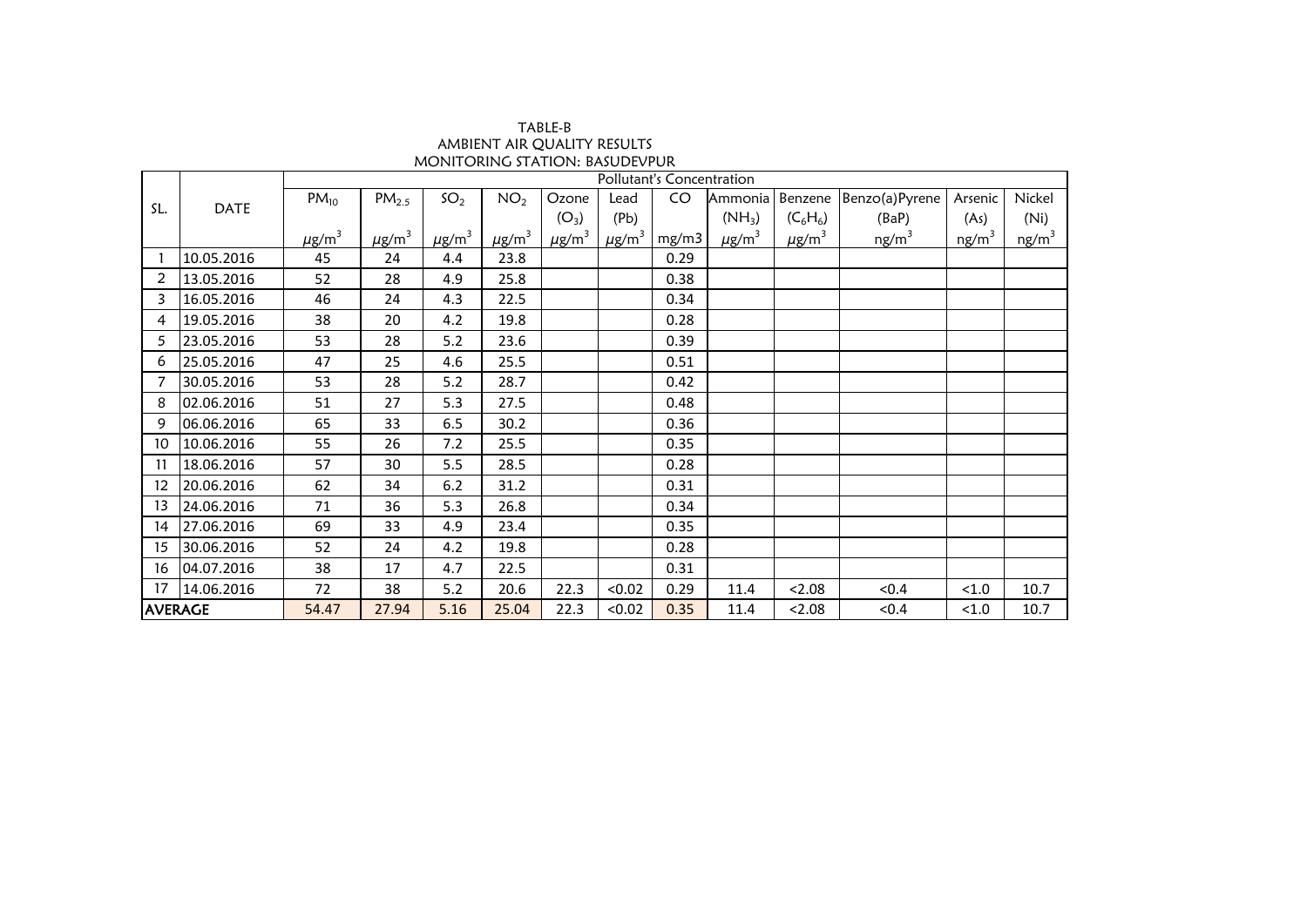## AMBIENT AIR QUALITY RESULTS MONITORING STATION:FACTORY MAIN GATE TABLE-C

|                   |             |                        | Pollutant's Concentration |                        |                        |                        |                        |       |                        |                        |                   |          |                   |  |
|-------------------|-------------|------------------------|---------------------------|------------------------|------------------------|------------------------|------------------------|-------|------------------------|------------------------|-------------------|----------|-------------------|--|
| SL.               |             | $PM_{10}$              | $PM_{2.5}$                | SO <sub>2</sub>        | NO <sub>2</sub>        | Ozone                  | Lead                   | CO    | Ammonia                | Benzene                | Benzo(a)Pyrene    | Arsenic  | Nickel            |  |
|                   | <b>DATE</b> |                        |                           |                        |                        | $(O_3)$                | (Pb)                   |       | $(NH_3)$               | $(C_6H_6)$             | (BaP)             | (As)     | (Ni)              |  |
|                   |             | $\mu$ g/m <sup>3</sup> | $\mu$ g/m <sup>3</sup>    | $\mu$ g/m <sup>3</sup> | $\mu$ g/m <sup>3</sup> | $\mu$ g/m <sup>3</sup> | $\mu$ g/m <sup>3</sup> | mg/m3 | $\mu$ g/m <sup>3</sup> | $\mu$ g/m <sup>3</sup> | ng/m <sup>3</sup> | $ng/m^3$ | ng/m <sup>3</sup> |  |
|                   | 11.05.2016  | 75.00                  | 39                        | 6.6                    | 38.7                   |                        |                        | 0.75  |                        |                        |                   |          |                   |  |
| 2                 | 14.05.2016  | 74.00                  | 40                        | 7.2                    | 41.5                   |                        |                        | 0.81  |                        |                        |                   |          |                   |  |
| 3                 | 17.05.2016  | 89.00                  | 38                        | 6.5                    | 37.8                   |                        |                        | 0.75  |                        |                        |                   |          |                   |  |
| 4                 | 20.05.2016  | 57.00                  | 25                        | 5.3                    | 27.6                   |                        |                        | 0.54  |                        |                        |                   |          |                   |  |
| 5                 | 22.05.2016  | 68.00                  | 35                        | 6                      | 35.7                   |                        |                        | 0.66  |                        |                        |                   |          |                   |  |
| 6                 | 26.05.2016  | 97.00                  | 50                        | 6.5                    | 44.3                   |                        |                        | 0.82  |                        |                        |                   |          |                   |  |
|                   | 31.05.2016  | 74.00                  | 38                        | 5.7                    | 32.4                   |                        |                        | 0.65  |                        |                        |                   |          |                   |  |
| 8                 | 03.06.2016  | 81.00                  | 42                        | 6.9                    | 44.5                   |                        |                        | 0.78  |                        |                        |                   |          |                   |  |
| 9                 | 07.06.2016  | 62.00                  | 27                        | 6                      | 32.2                   |                        |                        | 0.66  |                        |                        |                   |          |                   |  |
| 10                | 09.06.2016  | 60.00                  | 28                        | 5.5                    | 28.5                   |                        |                        | 0.58  |                        |                        |                   |          |                   |  |
| 11                | 12.06.2016  | 78.00                  | 33                        | 7.2                    | 30.2                   |                        |                        | 0.35  |                        |                        |                   |          |                   |  |
| $12 \overline{ }$ | 21.06.2016  | 89.00                  | 46                        | 6.5                    | 27.6                   |                        |                        | 0.56  |                        |                        |                   |          |                   |  |
| 13                | 25.06.2016  | 52.00                  | 27                        | 5                      | 24.2                   |                        |                        | 0.36  |                        |                        |                   |          |                   |  |
| 14                | 28.06.2016  | 73.00                  | 32                        | 6.8                    | 33.2                   |                        |                        | 0.52  |                        |                        |                   |          |                   |  |
| 15                | 02.07.2016  | 41.00                  | 18                        | 4.6                    | 21.5                   |                        |                        | 0.32  |                        |                        |                   |          |                   |  |
| 16                | 05.07.2016  | 38.00                  | 17                        | 4.5                    | 22.7                   |                        |                        | 0.28  |                        |                        |                   |          |                   |  |
| 17                | 15.06.2016  | 93.00                  | 50                        | 8.2                    | 38.5                   | 28.7                   | 0.02                   | 0.44  | 16.3                   | 2.48                   | 0.52              | < 1.0    | 9.7               |  |
| <b>AVERAGE</b>    |             | 70.65                  | 34.41                     | 6.18                   | 33.01                  | 28.7                   | 0.02                   | 0.58  | 16.3                   | 2.48                   | 0.52              | < 1.0    | 9.7               |  |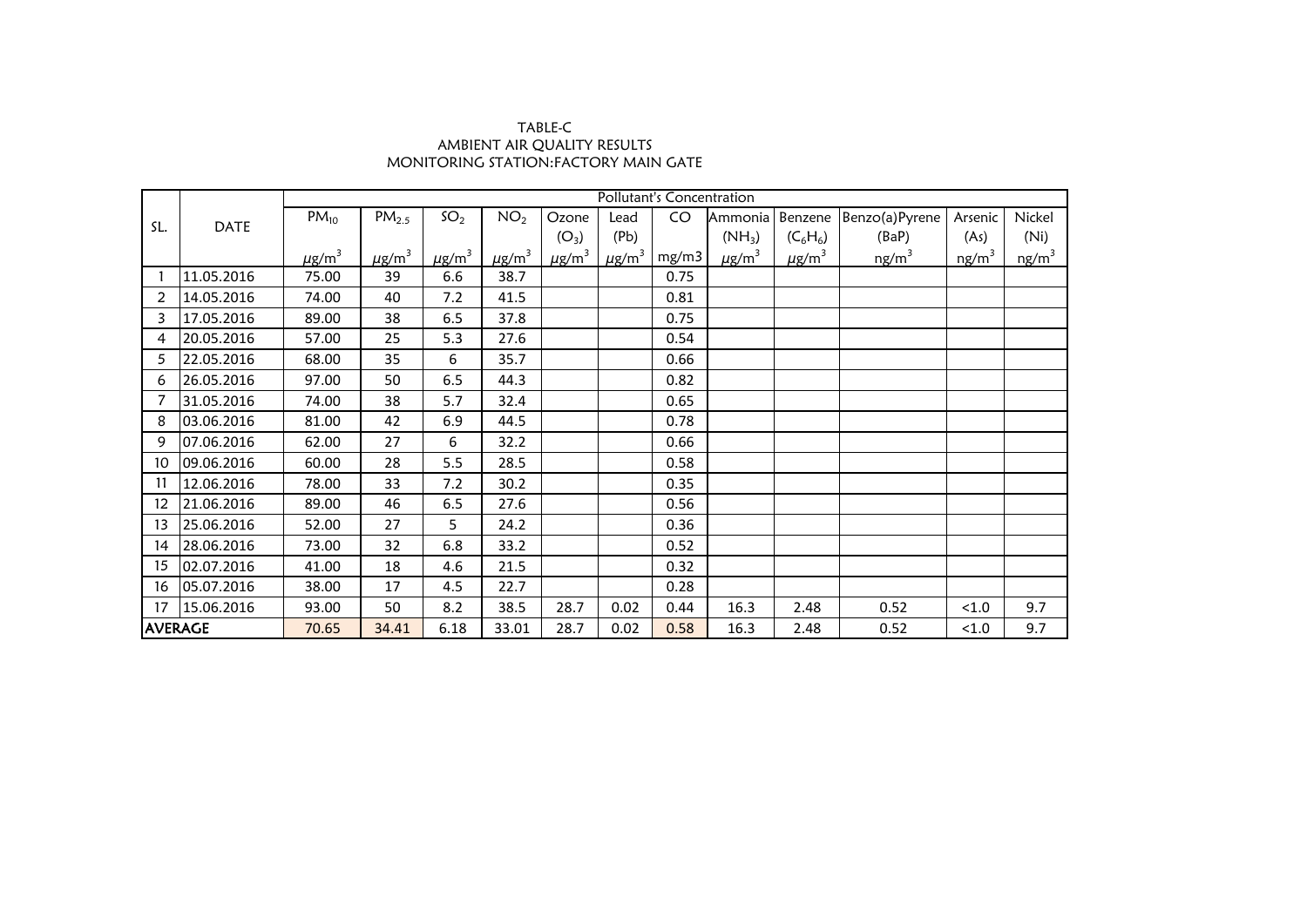## TABLE-D AMBIENT AIR QUALITY RESULTS MONITORING STATION:RAMNAGAR

|                 |            | Pollutant's Concentration<br>SO <sub>2</sub><br>$PM_{10}$<br>$PM_{2.5}$<br>NO <sub>2</sub><br>CO<br>Ozone<br>Ammonia Benzene<br>Benzo(a)Pyrene<br>Lead<br>Arsenic<br><b>DATE</b><br>$(NH_3)$<br>$(C_6H_6)$<br>$(O_3)$<br>(Pb)<br>(BaP)<br>(As) |                        |                        |                        |                        |                        |       |                        |                        |                   |          |                   |
|-----------------|------------|------------------------------------------------------------------------------------------------------------------------------------------------------------------------------------------------------------------------------------------------|------------------------|------------------------|------------------------|------------------------|------------------------|-------|------------------------|------------------------|-------------------|----------|-------------------|
|                 |            |                                                                                                                                                                                                                                                |                        |                        |                        |                        |                        |       |                        |                        |                   |          | Nickel            |
| SL.             |            |                                                                                                                                                                                                                                                |                        |                        |                        |                        |                        |       |                        |                        |                   |          | (Ni)              |
|                 |            | $\mu$ g/m <sup>3</sup>                                                                                                                                                                                                                         | $\mu$ g/m <sup>3</sup> | $\mu$ g/m <sup>3</sup> | $\mu$ g/m <sup>3</sup> | $\mu$ g/m <sup>3</sup> | $\mu$ g/m <sup>3</sup> | mg/m3 | $\mu$ g/m <sup>3</sup> | $\mu$ g/m <sup>3</sup> | ng/m <sup>3</sup> | $ng/m^3$ | ng/m <sup>3</sup> |
|                 | 09.05.2016 | 61.00                                                                                                                                                                                                                                          | 32.00                  | 6.20                   | 38.2                   |                        |                        | 0.52  |                        |                        |                   |          |                   |
| 2               | 12.05.2016 | 54.00                                                                                                                                                                                                                                          | 29.00                  | 5.00                   | 33.4                   |                        |                        | 0.41  |                        |                        |                   |          |                   |
| 3               | 15.05.2016 | 49.00                                                                                                                                                                                                                                          | 23.00                  | 4.20                   | 23.2                   |                        |                        | 0.34  |                        |                        |                   |          |                   |
| 4               | 18.05.2016 | 39.00                                                                                                                                                                                                                                          | 21.00                  | 4.00                   | 19.6                   |                        |                        | 0.29  |                        |                        |                   |          |                   |
| 5               | 24.05.2016 | 79.00                                                                                                                                                                                                                                          | 41.00                  | 5.90                   | 34.2                   |                        |                        | 0.51  |                        |                        |                   |          |                   |
| 6               | 27.05.2016 | 60.00                                                                                                                                                                                                                                          | 32.00                  | 4.50                   | 29.5                   |                        |                        | 0.46  |                        |                        |                   |          |                   |
|                 | 29.05.2016 | 86.00                                                                                                                                                                                                                                          | 44.00                  | 6.50                   | 42.7                   |                        |                        | 0.56  |                        |                        |                   |          |                   |
| 8               | 01.06.2016 | 74.00                                                                                                                                                                                                                                          | 39.00                  | 5.80                   | 33.4                   |                        |                        | 0.45  |                        |                        |                   |          |                   |
| 9               | 05.06.2016 | 45.00                                                                                                                                                                                                                                          | 20.00                  | 5.50                   | 18.5                   |                        |                        | 0.18  |                        |                        |                   |          |                   |
| 10              | 11.06.2016 | 58.00                                                                                                                                                                                                                                          | 23.00                  | 6.20                   | 25.5                   |                        |                        | 0.32  |                        |                        |                   |          |                   |
| 11              | 17.06.2016 | 50.00                                                                                                                                                                                                                                          | 23.00                  | 6.20                   | 26.8                   |                        |                        | 0.29  |                        |                        |                   |          |                   |
| 12 <sup>°</sup> | 19.06.2016 | 62.00                                                                                                                                                                                                                                          | 28.00                  | 5.80                   | 36.3                   |                        |                        | 0.32  |                        |                        |                   |          |                   |
| 13              | 23.06.2016 | 53.00                                                                                                                                                                                                                                          | 25.00                  | 4.90                   | 23.5                   |                        |                        | 0.29  |                        |                        |                   |          |                   |
| 14              | 26.06.2016 | 66.00                                                                                                                                                                                                                                          | 26.00                  | 5.50                   | 30.2                   |                        |                        | 0.42  |                        |                        |                   |          |                   |
| 15              | 01.07.2016 | 26.00                                                                                                                                                                                                                                          | 14.00                  | 4.20                   | 17.6                   |                        |                        | 0.21  |                        |                        |                   |          |                   |
| 16              | 03.07.2016 | 32.00                                                                                                                                                                                                                                          | 15.00                  | 4.40                   | 21.3                   |                        |                        | 0.25  |                        |                        |                   |          |                   |
| 17              | 13.06.2016 | 64.00                                                                                                                                                                                                                                          | 33.00                  | 4.80                   | 33.6                   | 23.5                   | 0.02                   | 0.28  | 12.8                   | < 2.08                 | < 0.4             | < 1.0    | 8.7               |
| <b>AVERAGE</b>  |            | 56.35                                                                                                                                                                                                                                          | 27.53                  | 5.27                   | 28.68                  | 23.5                   | 0.02                   | 0.4   | 12.8                   | 2.08                   | < 0.4             | < 1.0    | 8.7               |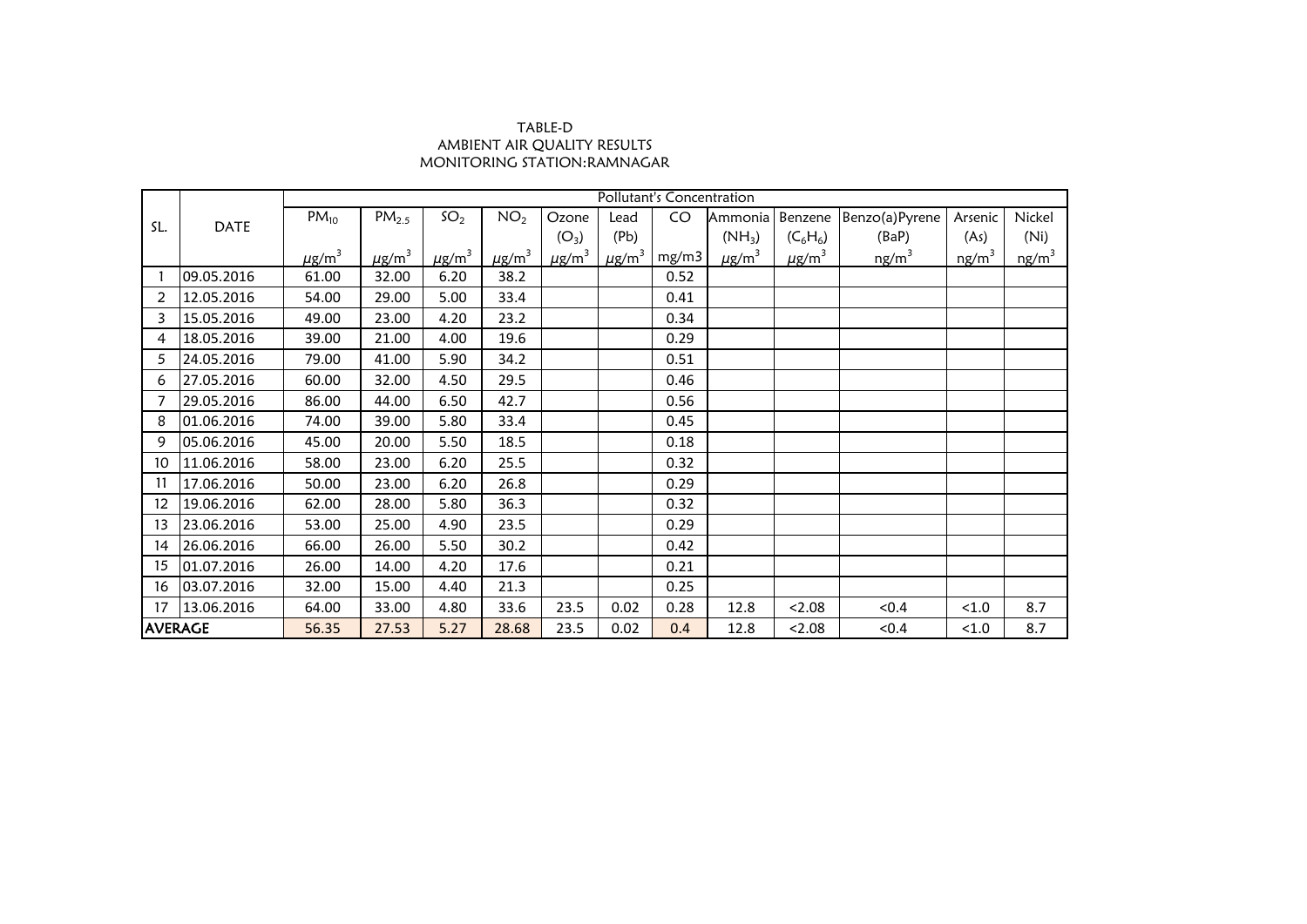## AMBIENT AIR QUALITY RESULTS MONITORING STATION:- RAGHUNATHCHAK TABLE-E

|                 | <b>DATE</b> | Pollutant's Concentration |                        |                        |                        |                        |                        |       |                        |                        |                   |                   |                   |  |
|-----------------|-------------|---------------------------|------------------------|------------------------|------------------------|------------------------|------------------------|-------|------------------------|------------------------|-------------------|-------------------|-------------------|--|
| SL.             |             | $PM_{10}$                 | $PM_{2.5}$             | SO <sub>2</sub>        | NO <sub>2</sub>        | Ozone                  | Lead                   | CO    | Ammonia                | Benzene                | Benzo(a)Pyrene    | Arsenic           | Nickel            |  |
|                 |             |                           |                        |                        |                        | $(O_3)$                | (Pb)                   |       | $(NH_3)$               | $(C_6H_6)$             | (BaP)             | (As)              | (Ni)              |  |
|                 |             | $\mu$ g/m <sup>3</sup>    | $\mu$ g/m <sup>3</sup> | $\mu$ g/m <sup>3</sup> | $\mu$ g/m <sup>3</sup> | $\mu$ g/m <sup>3</sup> | $\mu$ g/m <sup>3</sup> | mg/m3 | $\mu$ g/m <sup>3</sup> | $\mu$ g/m <sup>3</sup> | ng/m <sup>3</sup> | ng/m <sup>3</sup> | ng/m <sup>3</sup> |  |
|                 | 09.05.2016  | 67                        | 36                     | 5.6                    | 32.2                   |                        |                        | 0.45  |                        |                        |                   |                   |                   |  |
| $\overline{2}$  | 12.05.2016  | 53                        | 28                     | 4.5                    | 27.4                   |                        |                        | 0.37  |                        |                        |                   |                   |                   |  |
| 3               | 15.05.2016  | 48                        | 26                     | 4.3                    | 21.3                   |                        |                        | 0.29  |                        |                        |                   |                   |                   |  |
| 4               | 18.05.2016  | 61                        | 35                     | 5.2                    | 26.7                   |                        |                        | 0.38  |                        |                        |                   |                   |                   |  |
| 5               | 24.05.2016  | 58                        | 25                     | 4.6                    | 32.4                   |                        |                        | 0.42  |                        |                        |                   |                   |                   |  |
| 6               | 27.05.2016  | 73                        | 38                     | 5.8                    | 40.2                   |                        |                        | 0.54  |                        |                        |                   |                   |                   |  |
|                 | 29.05.2016  | 58                        | 30                     | 4.9                    | 25.8                   |                        |                        | 0.42  |                        |                        |                   |                   |                   |  |
| 8               | 01.06.2016  | 55                        | 29                     | 4.8                    | 29.4                   |                        |                        | 0.33  |                        |                        |                   |                   |                   |  |
| 9               | 05.06.2016  | 78                        | 34                     | $6.2$                  | 20.2                   |                        |                        | 0.41  |                        |                        |                   |                   |                   |  |
| 10              | 11.06.2016  | 87                        | 42                     | 5.5                    | 35.5                   |                        |                        | 0.32  |                        |                        |                   |                   |                   |  |
| 11              | 17.06.2016  | 81                        | 38                     | 6                      | 25.2                   |                        |                        | 0.27  |                        |                        |                   |                   |                   |  |
| 12 <sup>°</sup> | 19.06.2016  | 58                        | 26                     | 5.9                    | 27.5                   |                        |                        | 0.25  |                        |                        |                   |                   |                   |  |
| 13              | 23.06.2016  | 55                        | 24                     | 4.5                    | 22.6                   |                        |                        | 0.24  |                        |                        |                   |                   |                   |  |
| 14              | 26.06.2016  | 71                        | 30                     | 5.3                    | 24.5                   |                        |                        | 0.36  |                        |                        |                   |                   |                   |  |
| 15              | 01.07.2016  | 23                        | 11                     | 4                      | 15.2                   |                        |                        | 0.14  |                        |                        |                   |                   |                   |  |
| 16              | 03.07.2016  | 31                        | 14                     | 4.3                    | 18.5                   |                        |                        | 0.19  |                        |                        |                   |                   |                   |  |
| 17              | 13.06.2016  | 78                        | 35                     | 4.9                    | 26.6                   | 21.3                   | < 0.02                 | 0.29  | 11                     | < 2.08                 | < 0.4             | < 1.0             | 17.3              |  |
| <b>AVERAGE</b>  |             | 60.88                     | 29.47                  | 5.08                   | 26.54                  | 21.3                   | < 0.02                 | 0.33  | 11                     | 2.08                   | < 0.4             | < 1.0             | 17.3              |  |